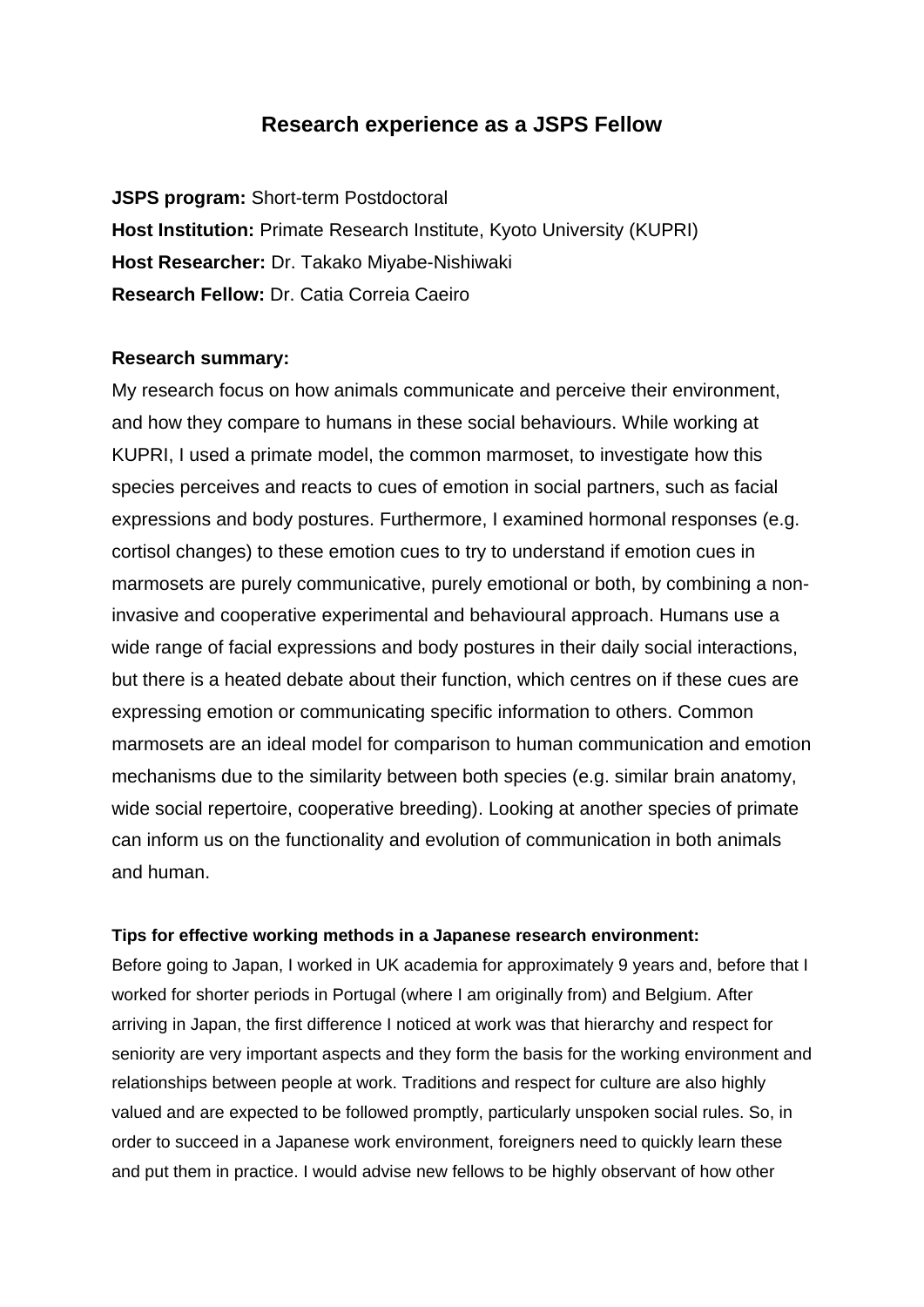people behave around them and try to understand the different social rules in place. It also really helps to make Japanese friends and other longer term foreign friends, in order to learn from their experience of how to behave and follow the social norms. While I was fortunate enough to be working with Japanese people that had excellent English language skills, this is not the norm in Japan. I felt at times if I had known Japanese beforehand, I could more easily interact with academics outside my lab, as not all researchers speak English in Japan.

## **Tips for living in Japan:**

Living in Japan is definitely an experience of a lifetime! Japan is a very safe and welcoming country to all tourists, and has so much to see, experience and learn! If you enjoy travelling, Japan is one of the most diverse and interesting countries in the world to explore. If you have a longer term stay, I couldn't recommend enough learning Japanese before arrival and also while living there, particularly if you will live outside the larger cities. A mobile phone translator app is invaluable for your daily needs (e.g. grocery shopping). I would also advise to proactively initiate relationships with Japanese friends and colleagues, and seek their help for the day-to-day paperwork that you will need to deal with (e.g. city council registration, health insurance, pension, bills, etc.). Again, this might depend on the city you will be based, but most of these mundane tasks will require someone proficient in Japanese, so being comfortable with seeking help and having people helping you sort out some aspects of your personal life will be really important. I was based in a small city, but was very fortunate to have very patient and understanding friends and colleagues that helped me and guided me through every step of the way. Japanese society is based on community living, so they are amazing at helping people in whatever they need. I was also fortunate to have colleagues that were very open and patient to teach me about the Japanese food, culture and traditions. So, you might be in for much more than a simple work experience, as Japanese people can be extremely kind and welcoming to foreigners, as they seem to truly enjoy spreading the knowledge about their culture and customs.